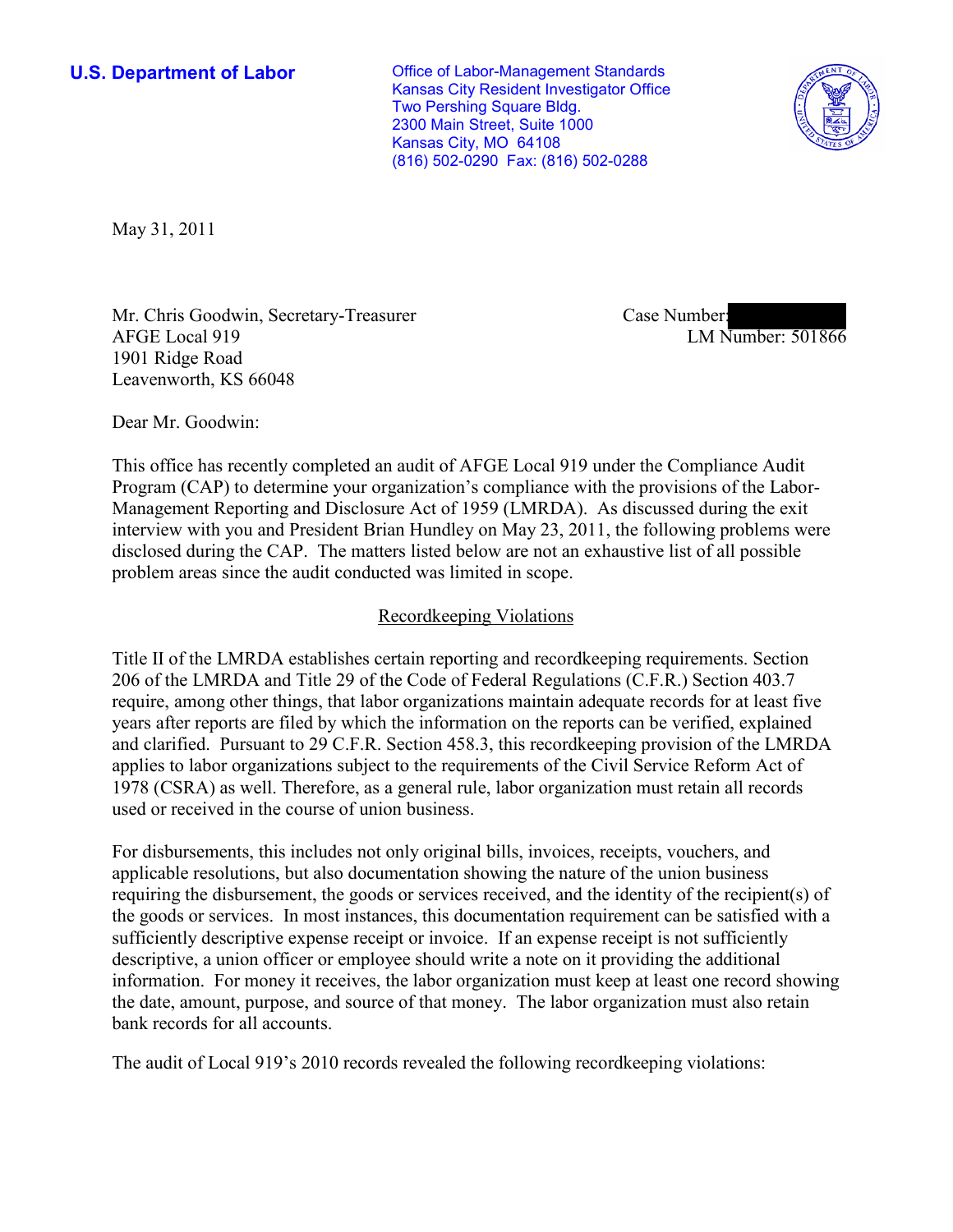Mr. Chris Goodwin November 9, 2011 Page 2 of 5

### 1. General Reimbursed and Credit Card Expenses

Local 919 did not retain adequate documentation for reimbursed expenses and credit card expenses incurred by union officers totaling at least \$5,362.00. For example, the local did not retain adequate documentation for cell phone reimbursements. In addition, the local did not retain adequate documentation for numerous credit card expenses, such as hotel receipts to attend the national conference.

As noted above, labor organizations must retain original receipts, bills, and vouchers for all disbursements. The president and treasurer (or corresponding principal officers) of your union, who are required to sign your union's LM report, are responsible for properly maintaining union records.

### 2. Meal Expenses

Local 919 did not require officers and employees to submit itemized receipts for meal expenses totaling at least \$700.00. The union must maintain itemized receipts provided by restaurants to officers and employees. These itemized receipts are necessary to determine if such disbursements are for union business purposes and to sufficiently fulfill the recordkeeping requirement of LMRDA Section 206.

Local 919 records of meal expenses did not always include written explanations of union business conducted or the names and titles of the persons incurring the restaurant charges. For example, the local did not include written explanations of union business conducted or the names and titles of the persons incurring charges in the amount of at least \$779.00. Union records of meal expenses must include written explanations of the union business conducted and the full names and titles of all persons who incurred the restaurant charges. Also, the records retained must identify the names of the restaurants where the officers or employees incurred meal expenses.

### 3. Lack of Salary Authorization

Local 919 did not maintain records to verify that the salaries reported in Item 24 (All Officer and Disbursements to Officers) of the LM-3 was the authorized amount and therefore was correctly reported. The union must keep a record, such as meeting minutes, to show the current salary authorized by the entity or individual in the union with the authority to establish salaries.

The proper maintenance of union records is the personal responsibility of the individuals who are required to file Local 919's LM report. You should be aware that under the provisions of Section 209(a) of the LMRDA and Section 3571 of Title 18 of the U.S. Code, willful failure to maintain records can result in a fine of up to \$100,000 or imprisonment for not more than one year, or both. Under the provisions of Section 209(c) of the LMRDA and Section 3571 of Title 18 of the U.S. Code, willful destruction or falsification of records can result in a fine of up to \$100,000 or imprisonment for not more than one year, or both. The penalties provided in Section 209(c) and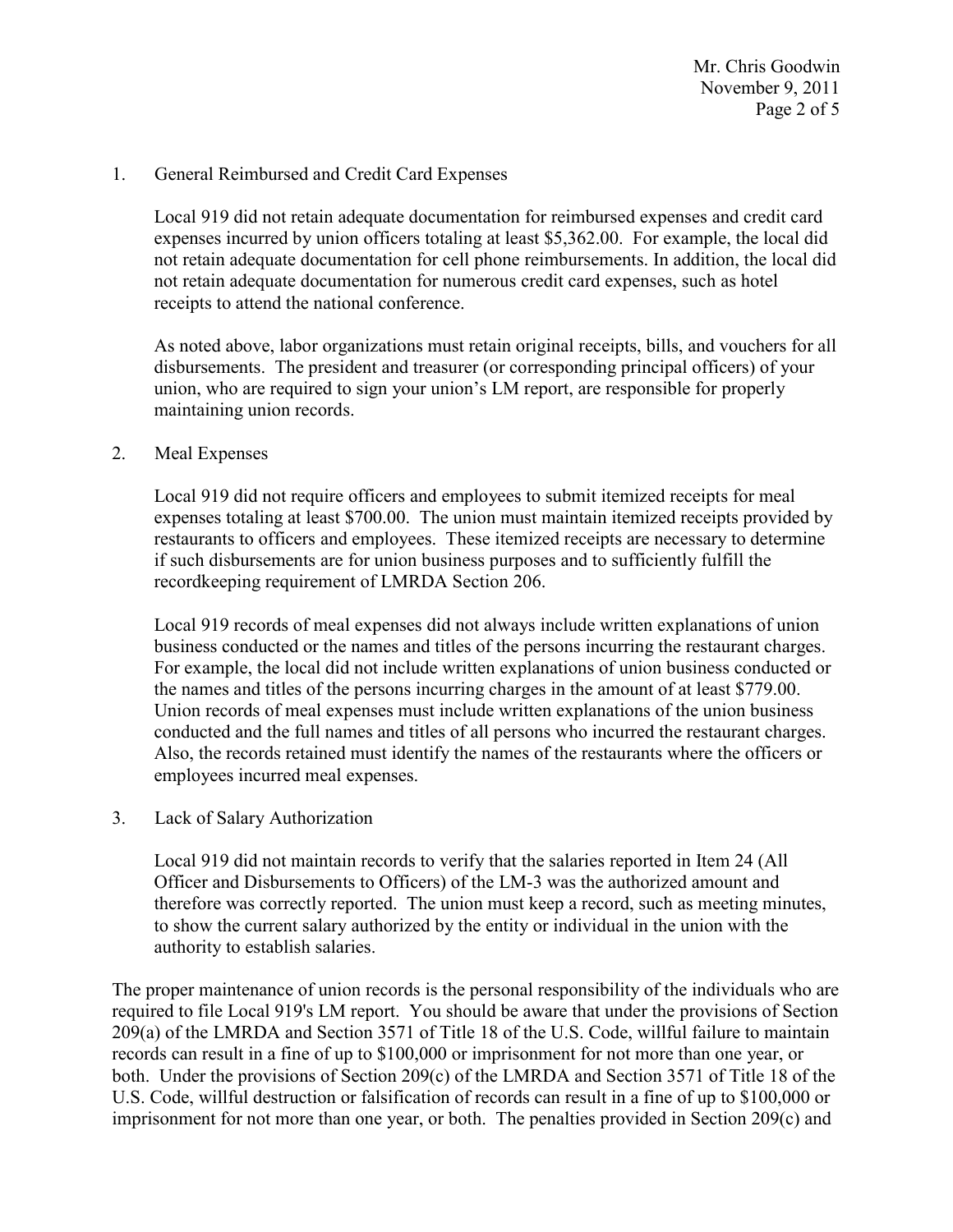Section 3571 of Title 18 apply to any person who caused the violations, not just the individuals who are responsible for filing the union's LM report.

## Reporting Violations

Pursuant to 29 C.F.R., Section 458.3, the reporting requirement under 29 C.F.R. Section 403.2 (see Section 201(b) of the Labor-Management Reporting and Disclosure Act (LMRDA)) is made applicable to labor organizations subject to the requirements of the CSRA. This provision requires labor organizations to file annual financial reports that accurately disclose their financial condition and operations. The audit disclosed a violation of this requirement. The Labor Organization Annual Report (Form LM-3) filed by Local 919 for the fiscal year ended June 30, 2010, was deficient in the following areas:

1. Disbursements to Officers

Local 919 did not include some reimbursements to officers totaling at least \$5,018 in the amounts reported Item 24 (All Officers and Disbursements to Officers). It appears the union erroneously reported these payments in Item 54 (Other Disbursements).

The union must report most direct disbursements to Local 919 officers and some indirect disbursements made on behalf of its officers in Item 24. A "direct disbursement" to an officer is a payment made to an officer in the form of cash, property, goods, services, or other things of value. See the instructions for Item 24 for a discussion of certain direct disbursements to officers that do not have to be reported in Item 24. An "indirect disbursement" to an officer is a payment to another party (including a credit card company) for cash, property, goods, services, or other things of value received by or on behalf of an officer. However, indirect disbursements for temporary lodging (such as a union check issued to a hotel) or for transportation by a public carrier (such as an airline) for an officer traveling on union business should be reported in Item 48 (Office and Administrative Expense).

2. Certificates of Deposit Reported As Investments

Local 919 improperly included the value of certificates of deposit as investments in Statement A (Assets and Liabilities). For LM reporting purposes, OLMS considers a certificate of deposit to be cash. The purchase or redemption of a certificate of deposit is a transfer of cash from one account to another and, therefore, the local should not report these transactions as receipts or disbursements.

3. Failure to File Bylaws

Pursuant to 29 C.F.R. Section 458.3, the requirement under 29 C.F.R. Section 402.4 implementing LMRDA Section 201(a) is made applicable to labor organizations subject to the requirements of the CSRA. This provision requires labor organizations to file copies of any revised constitution and bylaws when it files its annual financial report. The audit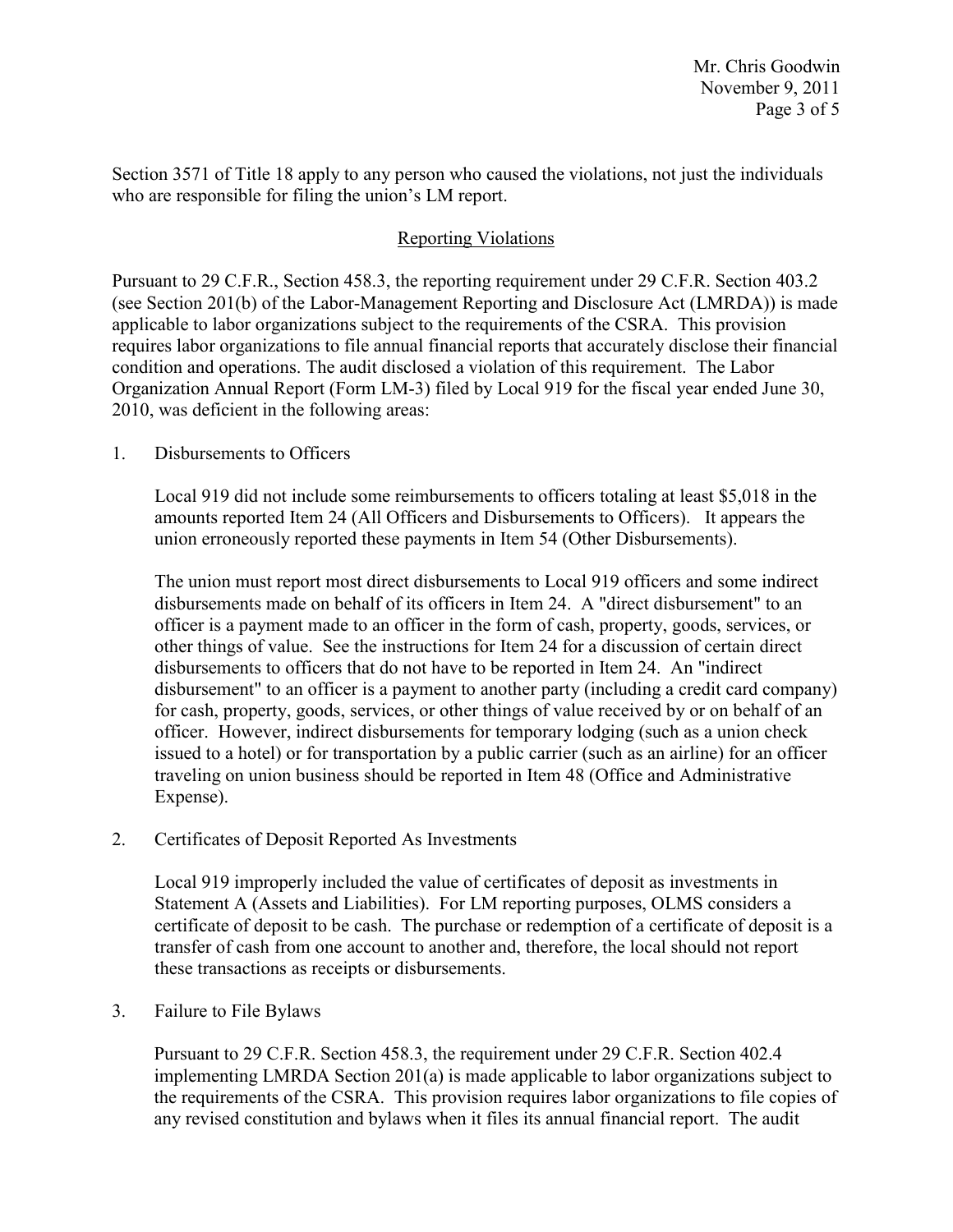disclosed a violation of this requirement. Local 919 amended its constitution and bylaws in 1998, but did not file the required copies with its LM report for that year.

Local 919 has now filed a copy of its constitution and bylaws.

Local 919 must file an amended Form LM-3 for the fiscal year ended June 30, 2010, to correct the deficient items discussed above. I provided you with a blank form and instructions, and advised you that the reporting forms and instructions are available on the OLMS website (www.olms.dol.gov). The amended Form LM-3 should be submitted to this office at the above address as soon as possible, but not later than June 6, 2010. Before filing, review the report thoroughly to be sure it is complete, accurate, and signed properly with original signatures.

# Other Issues

## 1. Credit Card – Automatic Payments

As I discussed during the exit interview with you, the audit revealed that Local 919 has automatic credit card payments set up with various merchants for which there was not sufficient explanation. OLMS recommends that unions do not set up automatic payments with vendors, and that unions adopt written guidelines concerning such matters.

## 2. Extra Room Charge

The audit revealed that Local 919 former President purchased five hotel rooms for the national convention in 2010, but only four officers attended the convention. Union officers were confused as to the purpose of this extra room. However, Gilliam explained that the extra room expense was an upgrade and should have been reimbursed by the national union. This charge has not been reimbursed to the local. You agreed during the exit interview to contact the national union to obtain this reimbursement.

## 3. Flight Change Fee

The audit revealed that local steward Mark Swope incurred a charge in the amount of \$150.00 for a flight change fee. Union officers were confused about the amount of the airline tickets and the purpose of the flight change fee. As I discussed during the exit interview with you, all local disbursements should be for the benefit of the membership. OLMS recommends that the union adopt written guidelines concerning such matters.

I want to extend my personal appreciation to AFGE Local 919 for the cooperation and courtesy extended during this compliance audit. I strongly recommend that you make sure this letter and the compliance assistance materials provided to you are passed on to future officers. If we can provide any additional assistance, please do not hesitate to call.